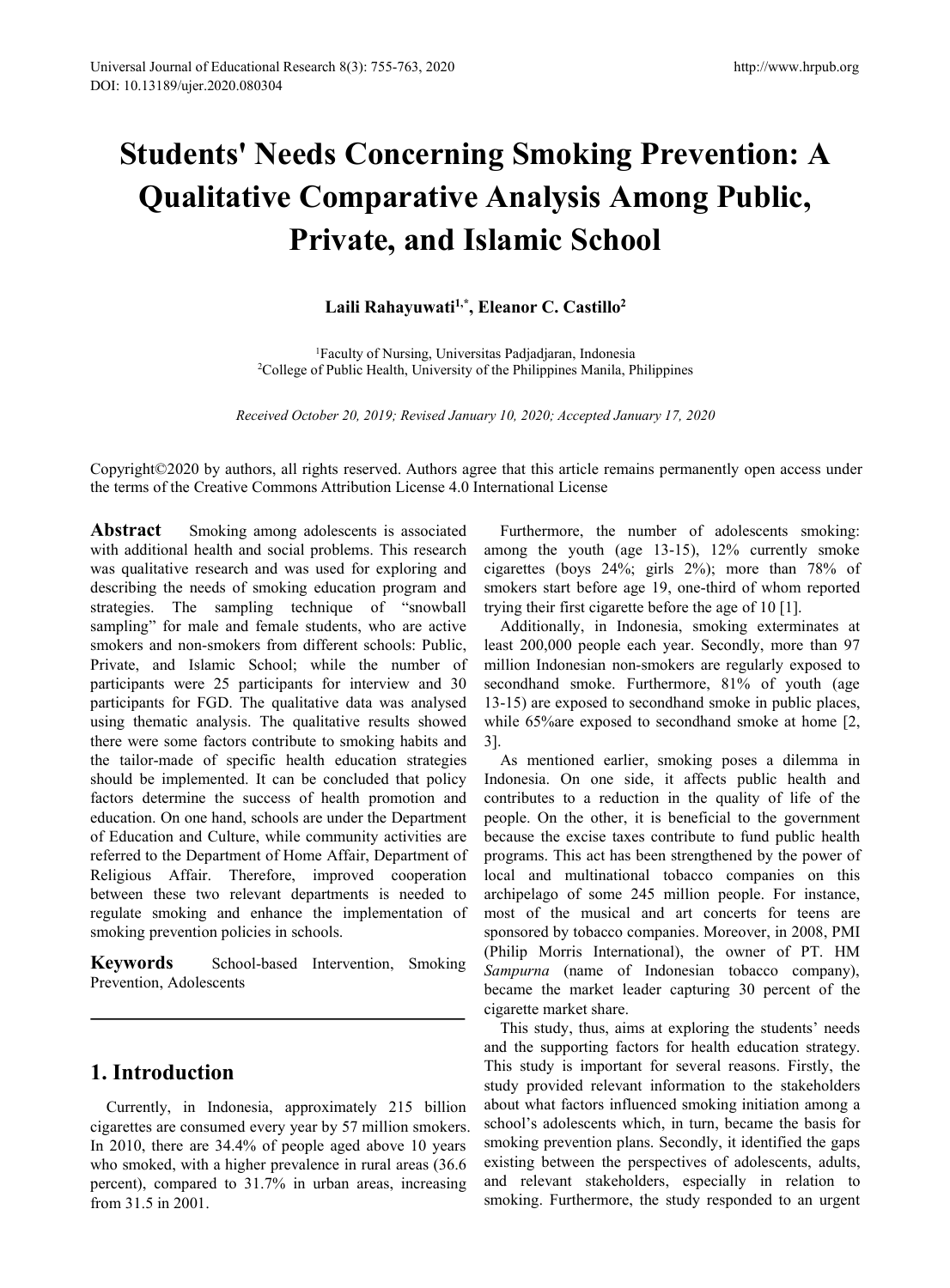need for a "stop smoking initiation" policy and "stop smoking practices" initiatives which were better tailored to the realities of an increasing number of cigarette-smoking adolescents in schools. Therefore, this study focused to determine methods were needed to identify the variables that might later be tested quantitatively to determine the effects of the health education package.

The objective study were: 1) To explore the students' expectations and aspirations concerning the health education package (method, material, place, time) on smoking behavior prevention; 2) To describe the social environment and policy factors regarding school-based intervention for smoking behavior prevention.

Significance of the study: 1) The study responded to an urgent need for a "stop smoking initiation" policy and "stop smoking practices" initiatives which were better tailored to the realities of an increasing number of cigarette-smoking adolescents in schools. Specifically, the health education package in this study was developed through literature review, observation, in-depth interview and focus group discussion by considering the characteristics of the students and the school, the social and cultural backgrounds of West Java, and the policy environment of the schools. 2) In addition, this study provided the relevant stakeholders (teachers, parents), all those responsible for a "stop smoking initiation" and "stop smoking practice", with information for enhancing the positive health behavior of students within the school system.

# **2. Literature Review**

Youth Health Survey Indonesia (2010) demonstrated almost 55% of adolescents in between 15-24 year of age (52% males and 3% females) were smokers. Among the current smokers between 30-34 years old, the survey showed that 66% were initiated into smoking at a young

age.<br>There are several characteristics and risks associated with smoking behavior and with quitting and not quitting. Many of these factors are applicable not only to adolescents but also to all individuals.

In this study, the possible factors or independent variables which will affect the prevention of smoking behavior are: (1) internal factors, specifically the behavioral factors such as knowledge, attitude, and self-efficacy; (2) external factors such as social relationships and the environment (school system, teachers, peers, parents), including policy conditions at the country level and local regulations; (3) demographic factors of students (age, gender, ethnicity, social economic status of the family); and, (4) health education program. Furthermore, a dependent variable in this study is the smoking practice, in terms of which this study will concern itself with the intention to quit, the actual participants who quit smoking, and the commitment not to initiate smoking.

Many countries prohibit the marketing of tobacco use, but it is still allowed under Indonesia's laws. Global Youth Tobacco Survey (GYTS) stated that 73-80% adolescents who participated in the survey were exposed to some kind of cigarette advertisement through various media. The most used media for smoking advertisement are sports activities, other adolescents' activities, and billboards (80%). In Jakarta, particularly, 92.4% of adolescents see the billboard advertisements, 88.7% watch the TV advertisements, and even more (92.4%) see the advertisements during sports activities and adolescents' events. On average, 11% of adolescents surveyed globally have been offered cigarettes by cigarette companies, but in Jakarta, the percentage is actually higher  $(13.2\%)$ . Moreover, because 70% of smokers in Indonesia began their smoking habit before they were 19 years of age, the cigarette industries aggressively target adolescents both directly and indirectly. All large tobacco companies in Indonesia are sponsoring sports activities, adolescent activities, and musical concerts, creating an environment to promote consumption of tobacco products as part of the social norm, especially among children and adolescents. Thus, Indonesian children are very much influenced by advertisements that feature tobacco use. Rapid increase in tobacco consumption among the youth occurred between 1995 and 2001[4].

It should be reminded that Indonesia is the most populous Muslim country in the world. Based on the Koran, the holy reference for Muslims, it is forbidden to consume food or any other substances which bring harm for the human body. Nevertheless, in Indonesia, smoking remains a controversial behavior, and several "ulama" (Muslim clerics) discussed whether smoking is an allowable habit or not. Forty-seven percent (47%) of 'ulama' saw smoking as "haraam" (absolutely forbidden) and 26 percent saw it as "makruh" (strongly discouraged), while rest gave no opinions. Also, among "imams" (Muslim leaders) and employees of Islamic foundations, there was a difference of opinion on this matter which reflect various ethnic backgrounds (Indonesian, Arab, India, and Pakistani). Even though religious teachings alone will not have much effect on the smoking rate, by integrating them with behavioral and health and medical approaches.

They may have the potential to guide smoking cessation activities among Muslim smokers, especially during the month of Ramadan (during which smoking is prohibited) [5]. The strategy of using religious persuasions will be incorporated in this research for developing the material of health education program for smoking prevention among adolescents, especially in Islamic schools.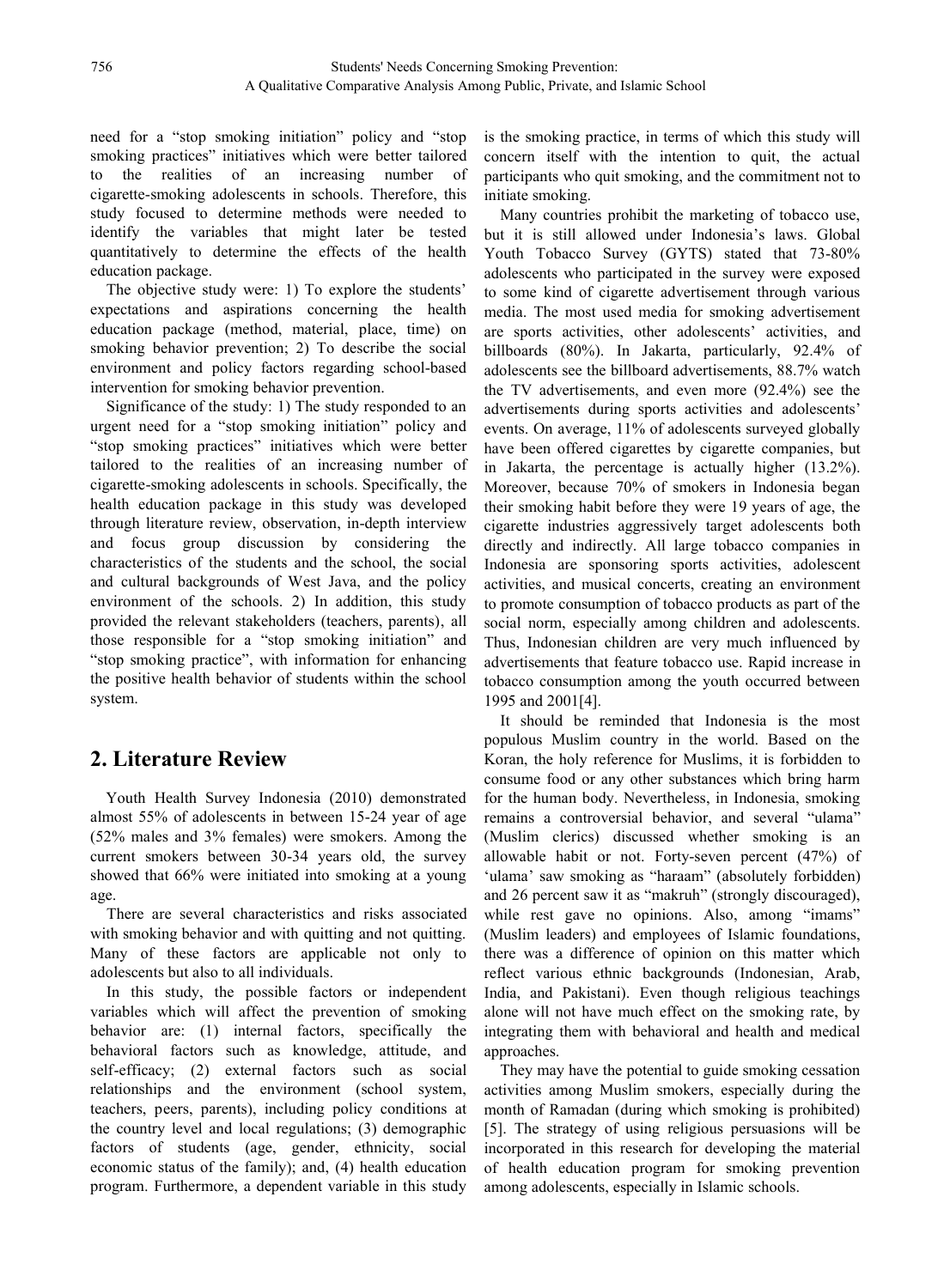# **3. Materials and Method**

The descriptive qualitative study provided basic information for developing a health education package in a school setting. For the qualitative study phase, non-probability sampling method was used, further the basis for the selection of respondents was based on characteristics of individuals, in which they reflected the diversity.

Based on the qualitative study literature, the number of participants (male and female students) for interview were 25 participants. Also for FGDs (Focus Group Discussion), the participants were 30, which were divided into three groups. Other data were obtained from informants which included schools' principals, teachers, and school counselors, the data was collected through interviews with teachers and parents.

The qualitative data were collected using in-depth interviews and a focus group discussion (FGD) conducted among the students in three junior high schools in Indonesia. Two schools were public, while the other was an Islamic private junior high school. The in-depth interviews were conducted with 25 students, while the three FGDs held consisted of 9, 10, and 11 students per FGD.

For the thematic analysis, the researcher followed step-by-step guidelines. These guidelines were: (1) familiarizing with the data; (2) generating initial codes; (3) reading through each transcript to immerse in the data; (4) reviewing themes; (5) defining and naming themes; and, (6) producing the report. For this qualitative study, the researcher merged findings with procedure. This method allowed the researcher to make generalizations about the cases.

# **4. Results and Discussion**

The characteristics of the respondents were: the age ranging from 11 to 13 years old numbered to 37 students (67.5%), while that of 14 to 17 years old numbered 18 students (32.5%). There were 39 male students (70%) and 26 female students (40%), the majority of whom (98%) belonged to Muslim religious group, while only 2% belonged to the Roman Catholic and Christian Protestant religious groups. Ethnically, most (91.5%) belonged to Sundanese group, while the rest to Javanese and Bataknese (8.5%).

The Sundanese ethnic group, who resides in West Java Province, is the second largest ethnic group in Indonesia. passive Although inhabiting the same island with Javanese ethnic group, the Sundanese consider the territory they live in as a culturally distinct territory and refer to it as *Sunda (*majority ethnic name in West Java). The Sundanese culture also retains specific characteristics, distinguishing it from other cultures with which it shares. The term *Sunda* is indeed used in connection with its people;

therefore, an *urang Sunda* is a person who claims this denomination for himself or herself and is acknowledged by other people as being a Sundanese, a definition based on both hereditary and socio-cultural aspects. In addition, a person or a group of people is called Sundanese when raised in a Sundanese socio-cultural environment and fully comprehend and live in accordance with its norms and cultural values. In this matter, the place of residence, the socio-cultural life, and the parents' attitudes, values and behavior are considered important.

Based on the data collection and qualitative analysis on students' expectations and aspirations concerning health education and factors regarding smoking prevention, there were three predominant themes which emerged with regard to students' perceptions on smoking and its prevention: 1) prefered health education strategies in terms of method, materials, place and time ; 2) individual characteristics, reasons, and impact of smoking; 3) family, social, and school and policy factors contributing to smoking habits--barriers and supporting systems.

#### **4.1. Students' Expectations and Aspirations Concerning Health Education Package**

The objective of the intervention program was to enhance the students' knowledge, self-efficacy, and personal behavior, aside from encouraging them to quit smoking. Therefore, the health strategies necessary to meet the needs of the adolescents have become, indeed, more challenging. The health education strategies need to consider the demographic pattern of students and the advancement of technology which can contribute to the effectiveness of approaches to adolescents.

In addition, the information concerning cultural values, beliefs, behaviors, and practices of the students are very important. It is helpful to know their reference framework and their needs regarding smoking behavior and its prevention. Consequently, based on the students' demand for an educational program, health educators were challenged to meet the changing needs of the students as participants of the program in new and different ways.

#### **4.2. Preferred Health Education Methods**

The planning of the program was guided by a comprehensive understanding of the health educators as a team and the strengths and needs of the student learning process. The preferred learning process of the students was the active style ("student-centered") rather than the style ("health educator-centered"). Some participants perceived the health education processes and strategies as fun, while some perceived them as aggressive (watching attractive video and having discussions), competitive (games), or threatening (role-playing, or small group activity). Several students said, "*We prefered the health education strategies in the interesting and attractive way, involving games or role play."*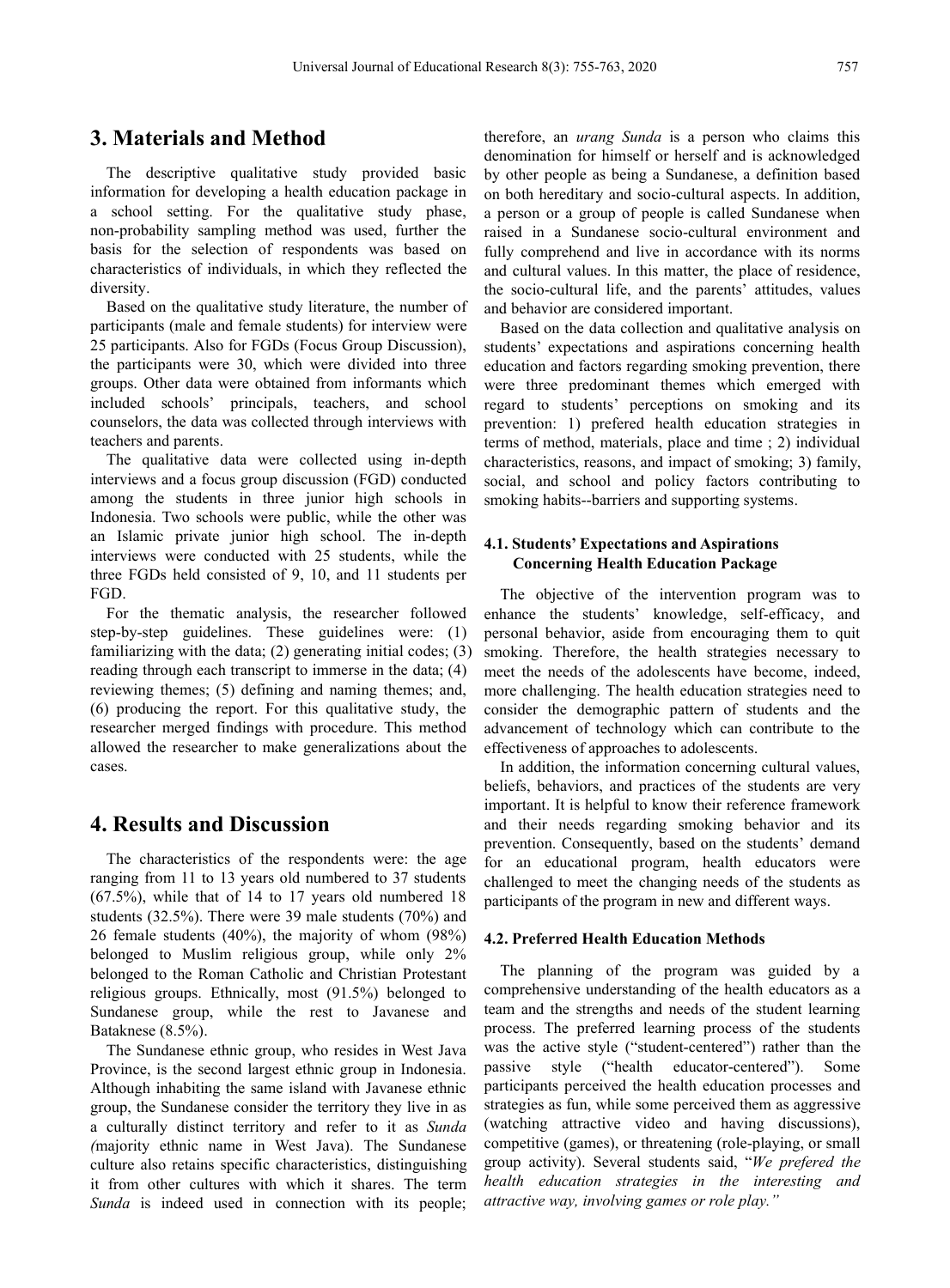However, this study also found that not all students were aware of the objectives of the health education program. They were enthusiastic for being participants in the health education program because the atmosphere was more informal, utilizing interesting audio visual materials.

From their statements, the study recognized various barriers to learning such as the mismatch of expectations between the health educators and students. Based on the transcription, the findings showed that most students preferred an interactive method of health education such as visual teaching materials (i.e., videos, games), ice breakers, and dramatization (such as role play, comedy). Some students recommended that, in order for seminars or class teaching modules to be effective, students be given more preparation time and a more convenient place for those activities.

The students stated that they needed to have adequate information which could be carried out through education. The findings also revealed that majority of the students have heard various information about smoking, but they were confused as to their accuracy. As they furthered, "*In fact we have heard a lot of information regarding smoking both from peers and media, but we are not convinced if the information can af ectour smoking habits*."

The students also gave the impression that they were confused as to why they became smokers. It was interesting to note that they were clearly upset about being smokers, and thus, they inquired about ways and searched for training on how to quit smoking.

Some students explicitly expressed that they needed specific health education related to smoking which especially targets the youth. This study discovered that they strongly felt the need to acquire education materials, such as: the history of cigarette and smoking, the cigarette industry, the effect and impact of smoking on health, the psychological and religious factors affecting smoking behavior, the reasons and motivations for smoking habits, and the characteristics of smokers.

As indicated in the Introduction, the schools were chosen for the reason that they were ideal places to develop and to continuously evaluate the intervention program of smoking prevention for adolescents attending formal education. Assuming that the students spent 5-7 hours at school every day, they would be exposed to every intervention program in the institutions. Some students also recommended the convenient time (during school-time) and a more convenient place for these activities (either outdoor or indoor).

### **4.3. Individual Characteristics Related tothe Reasons and Impact of Smoking Behavior**

The study from all schools revealed that more than half of the students have intentions to smoke.This intention of whether they smoke or not was, in fact, due to various reasons.Among the students from the Islamic school, the

reasons for not smoking were mostly related to their religious beliefs. According to the data gathered, most of the students said that there is a rule in the religion which prevents them from being smokers. Some students referred to a Koranic verse:*"Muslim should avoid harmful goods and negative behavior activity as The Koran guidance from Al A'raf: 17*" as their basis for not smoking. However, their motivation for smoking or not is also relative on the faith of that person.

Some students argued that they needed to sacrifice a lot smoke, namely, that not only is smoking money-consuming, but also lurks a negative effect to the environment and other people through air pollution. If one would stop smoking, he/she could save money for the future spending as well as minimize imminent health care costs. In addition, some students stated that they did not smoke because of its unpleasant taste.

Some students refused to smoke because their friends did not feel comfortable with the smoke and smell of the cigarette, and were, consequently, afraid that they would be avoided or ousted from their social circle. As one student explained, *"I avoid smoking because I saw some friends casting out the smoker students."*

On the contrary, those who smoke have various reasons which motivated them to do so. Exposure to tobacco advertisement was cited as one of the main reasons. Accordingly, based on the advertisement, the students only needed Rp 1,000.00 (one thousand rupiahs, equivalent to 0,14 US dollar) to buy one cigarette, while their allowance or pocket money were Rp 15,000,00 (fifteen thousand rupiahs, equivalent to 1 US dollar).Thus, they had enough money to spend for cigarettes. A few students said that many of the cigarette advertisement designs used in posters, pictures, and electronic mass media enticed them highly and motivated them to try and taste cigarette-smoking. In addition, some concerts sell their tickets inclusive of a free pack of cigarettes as part of the concert sponsorship and cigarette advertisement. While watching or enjoying the music during concerts, people are allowed to smoke.

When the financial factor was not sufficient as a reason. some students said that they smoked because their parents had a small cigarette shop or were ambulant cigarette vendors. Other students were able to buy cigarettes because of money from friends—either loaned or given as a gift.

Results also revealed that smoking was also closely associated with having a macho image and its perceived benefit. As some students stated, *"a smoker male student looks more mature, stronger, an attractive leader in the eyes of the opposite sex, and being cool"*. Others believed that when they smoke, especially when they copy the style of a popular public figure, they get positive association in the minds of other people*: "one looks like a popular public figure by imitating him/her smoking a cigarette."*

However, this perception is reversed when it came to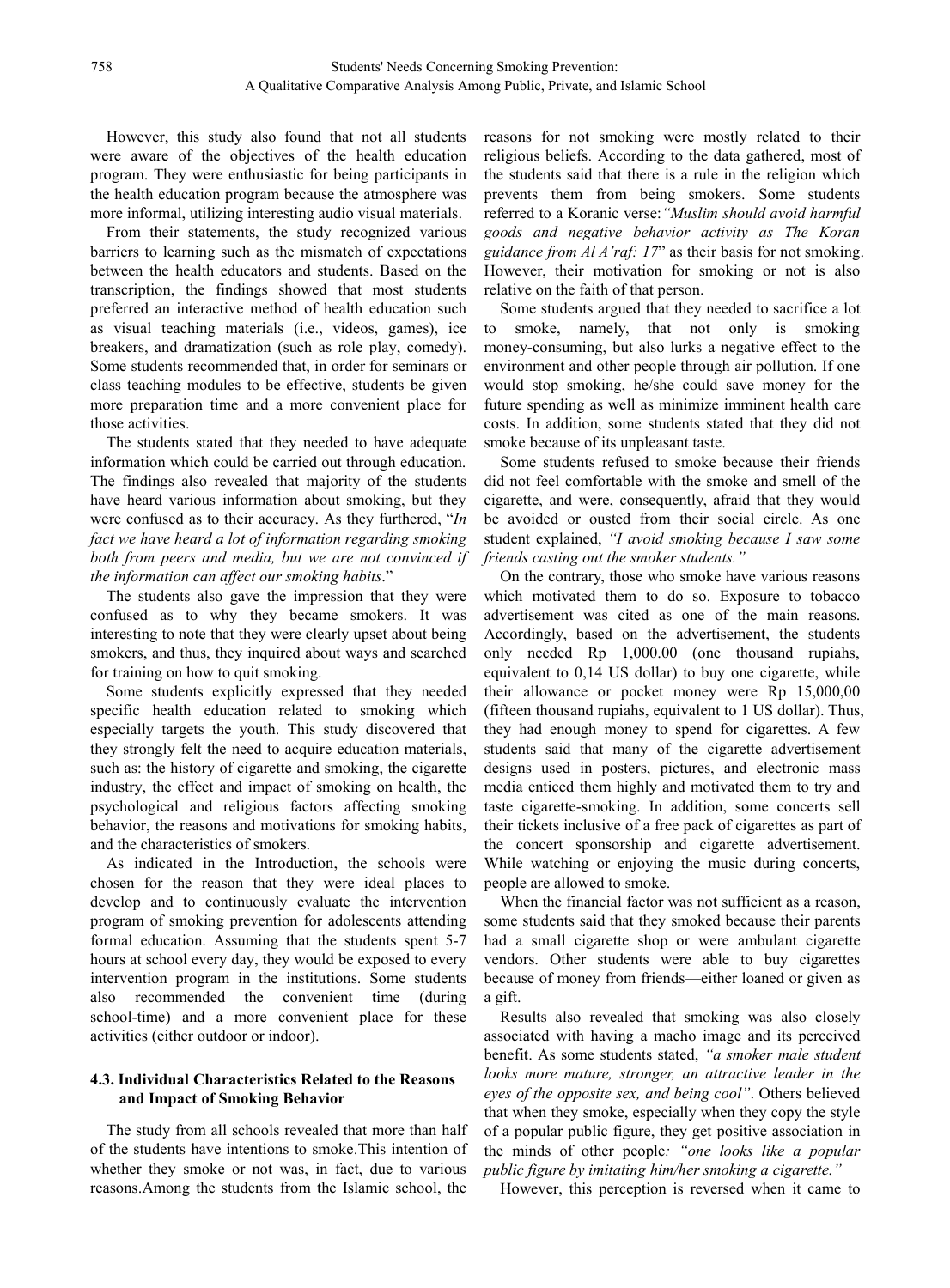female students who smoked. A female smoker is commonly associated with a negative stereotype. An anonymous respondent stated: "*The female smoker is a bad woman and commonly working in the sex industry."*

In spite of various motivations for students to smoke, most of the smoker student respondents did not perceive smoking as an addiction. In fact, they even saw it as a source of pleasure. It was also common among the smokers to see the activity as a coping mechanism. Some male students stated that smoking helped them deal with psychological problems and stress. Smoking also helped them manage overloaded student tasks, maintain private and exclusive relationship with girlfriends.

It was also interesting to find that they have tried smoking to know its taste.Although nauseous in the first try, many, unfortunately, continued to smoke thereafter. When it came to cigarette taste as a factor, some students liked its flavor, especially those that taste like an apple or an orange.

#### **4.4. Perceived Impact of Smoking Behavior**

Regarding the impact of smoking behavior, most students answered that it had some effects on the body, such as: *"being physically thin, having dark color of lips, and regular cough.*" Despite the knowledge in the memorization stage, little did they know the real hazards that smoking can impose on their health. They could not enumerate what kind of harmful effects the cigarette's substances have.

Some students said that they only learned the diseases from the warning labels on the cigarette packs. The warning labels stated: "*Smoking can cause diseases of the lung, pneumonia, renal disease, cancer, cardiovascular diseases, impotence, harm to the pregnant women, and infertility.*" From the in-depth interviews, only a few students explained correctly the kind of diseases mentioned on the cigarette packs. In addition, only a few answered the diseases caused by smoking correctly.

From knowing the negative effects of smoking, some students analyzed the risks inflicted by it, whether among the adolescents or adults, and categorized the health difference between the smoker and non-smoker in this way: *"the non-smokers look healthier in comparison to the smokers; thus, if I could have a choice, I would prefer to be a non-smoker."*

In fact, some students were also well aware of the cigarette warnings against smoking for those below 17 years old. However, they perceived that they will still be allowed to smoke upon reaching 17 years old.

#### **4.5. Family, Social, School, and Policy Factors Affecting Smoking Behavior**

The nuclear family (involving father, mother, brothers, and sisters) and the extended family (involving grandfather, grandmother, uncles, aunts, and cousins) influence one's smoking behavior. As one student stated: *"Since five years ago, I have seen my father and mother possessing a smoking habit, either at home or outside"*. From another student: *"My father was a drug user. And I saw smoking was a common practice back then. Itwas far better to smoke than to use drugs*." Another student, knowing that most of his family members were smokers, assumed that smoking behavior was a hereditary trait.

Obviously, some students said that they become smokers because of permissive family environment. Particularly, most of the student respondents lived in a household with member of the smoking, e.g. the father, mother, siblings, or in-laws. Even, some parents allowed their children to be smokers, and they would rather have them as smokers than alcohol drinkers. As students stated that their parents said: *"It is better to be smoker than alcohol drinkers*". In addition, some students reasoned that they helped their parents increase family income, and, in return, the parents would allow them to smoke.

Based on the students' experiences, some students admitted that, since they started to be regular smokers, they bought cigarettes together with their fathers. In this case, the smoking habit of the students began at home within the family environment. In addition, some students felt free to smoke since they receive the family's tolerance, even support. The students were made to understand that it is permissible for them to smoke when they are grown up, as their parents were often heard to say, *"If you grew up and already had salary or income, you would be free to smoke".*

For the non-smokers, it was noted that there were several barriers which either prevented or motivated the person not to smoke. Some students admitted, *"I would not smoke because of an experience of a family member who got sick or suf ered from diseases related to cigarette*." Other students explained that they did not smoke because they did not have smoking family member/s.

With regard to the family's role in smoking prevention, few students stated that their parents would be angry had they known that their children smoked either at school or somewhere else. Other students believed that it was important to build a good family rapport between parents and children in order to prevent smoking behavior among students.

Among the social factors that influenced the students' smoking behavior, it was peer pressure that was first identified. The smoker students viewed their smoking peers as "cool" or "great", while the non-smokers were "out-of-date". Cigarettes even became part of their social etiquette: offering a cigarette became a customary practice whenever one met his/her friends or peers. Others stated that the younger students were usually offered a cigarette by their older friends or their seniors in the school. Hence, the younger ones were encouraged to smoke as part of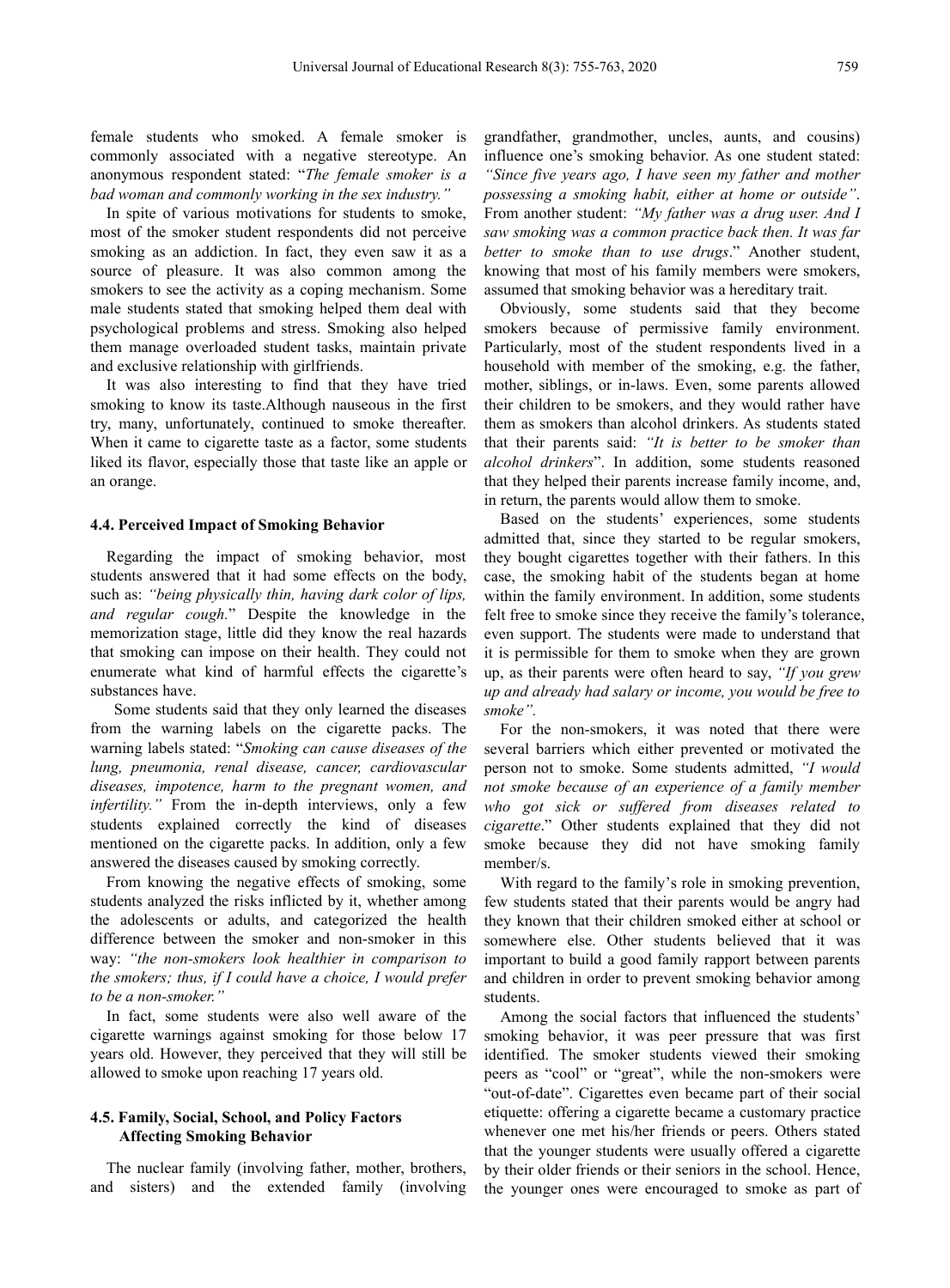friendship. The students admitted that their smoking habit developed gradually. After the first attempt, they will try another time with one cigarette or more, until finally it becomes a habit with finishing one pack or more a day.

To prevent smoking, some students thought that peer prevention support could be effective, i.e. a student could remind his/her friends not to smoke. They also believed that neighbourhood environment also contributed to the development of smoking habits among students, particularly in the areas where there were shops or vendors selling cigarette. In other words, there were free markets for cigarette trading (ranging from small to big groceries) which gave opportunity for the students to acquire cigarette easily and to develop smoking habits. Notably, when the vendors asked them for whom they are buying the cigarette, the students always answered "for their fathers".

Moreover, there is no restriction or negative reinforcement from the social environment concerning smoking behavior: the society does not discriminate or stigmatize against the smoker students.

In the school environment, this study found that students were free to smoke when there was no smoking prohibition in the school. Even a teacher once told them, *"Feel free to smoke because smoking is a human right, but the smokers do not wear the X of a junior high school uniform."*

When the school rules included the smoking prohibition, some students smoked in the toilets. However, sometimes, when some teachers found students smoking cigarettes in the CR, they did not give any penalty except an advice. A few students noticed this and said that "*the teacher did not punish us; he/she only gave reminders 'not to smoke'.".* The study also revealed that some students began their smoking habits when they were in the Primary School. In addition, in some Junior High Schools, even some personnel in the canteens sold cigarettes secretly to the students.

The study also found that the students were more concerned with their present condition only, and that they were more having influences with the advertisements. As a few students explained that "*here were a lot of smoking and cigarette advertisements through big posters and banners surrounding junior high school environment".*Several even believed that *"it will be alright to start smoking at the age of <sup>17</sup> years old"*.Moreover, other students perceived that mild cigarettes have filters and contained low nicotine and thus are safer for their health.

There is, in fact, school policy system for preventing smoking in schools such as the "No Smoking" policy, and it was found that only the Islamic school strictly implements it. The two other schools in this study did not have a strict implementation on smoking prevention. In relation to school environment protection, the regulation of the public schools imposed a penalty of Rp 24,000.00

(twenty-four thousand rupiahs, equivalent to two US dollar) to any student caught smoking in the school compound/complex, some students stated that "*despite the prohibiting regulations against smoking in the school, some students still smoked within the compound."*

The health warnings on the cigarette packs throughout history: 1) until 1999, it contained: *"Government Warning: Smoking Can Harm the Health"*; 2) 1999-2001: *"Government Warning: Smoking Can Cause Cancer, Heart Attack, Impotence, and Pregnancy and Fetal Disorders*"; 3) 2002-2013: *"Smoking Can Cause Cancer, Heart Attack, Impotence, and Pregnancy and Fetal Disorders"*; 4) 2014: *"Smoking Kills You."* In addition, cigarette warnings nowadays include (for advertisement) the sign saying "18+" on the right-hand side.

In the middle of 2014, the Indonesian Government changed the policy regarding cigarette warnings. In addition to the common warning statements, the cigarette packs now features several pictures of diseases associated with smoking together with the statement: "Smoking kills you". Although this warning labels targets all people, this study revealed that there is no government policy strictly being implemented that will prevent people under 17 from smoking.

From these results, it was found that the perceived impact of smoking behavior on students is still at the shallow level of knowing or memorization. Moreover, there is no specific government policy which prevents smoking among under-17 students who are in school. Hence, the existence and application of a "No Smoking" policy depends on the school system.

Based on qualitative analysis, data on respondents' demographic characteristics similarly depict the condition of students in the Province of West Java. These data are comparisons in the scope of West Java province with the research situation. The number of Sundanese (population 78.3%: participants 90%); the number of Moslems (population 97%: participants 97.25%).

The qualitative results of this research show that some students prefer the following methods, which is, among others, students' expectation for interactive, fun and relaxing methods. In addition, students expect that the materials on health education be suitable for their needs and able to illuminate them regarding the basic knowledge of smoking, its advantages and disadvantages. This expectation basically implies that many students have not understood correctly and comprehensively about smoking and its effects. It is possible then that the smoking behavior they display since the first year of their secondary school is not based on proper understanding of smoking and its impacts. Although not all methods and media can be adapted in this research, the information regarding the various methods expected by students is invaluable and can be made input in increasing changes in health behaviors.

This phenomenon can also be observed in students'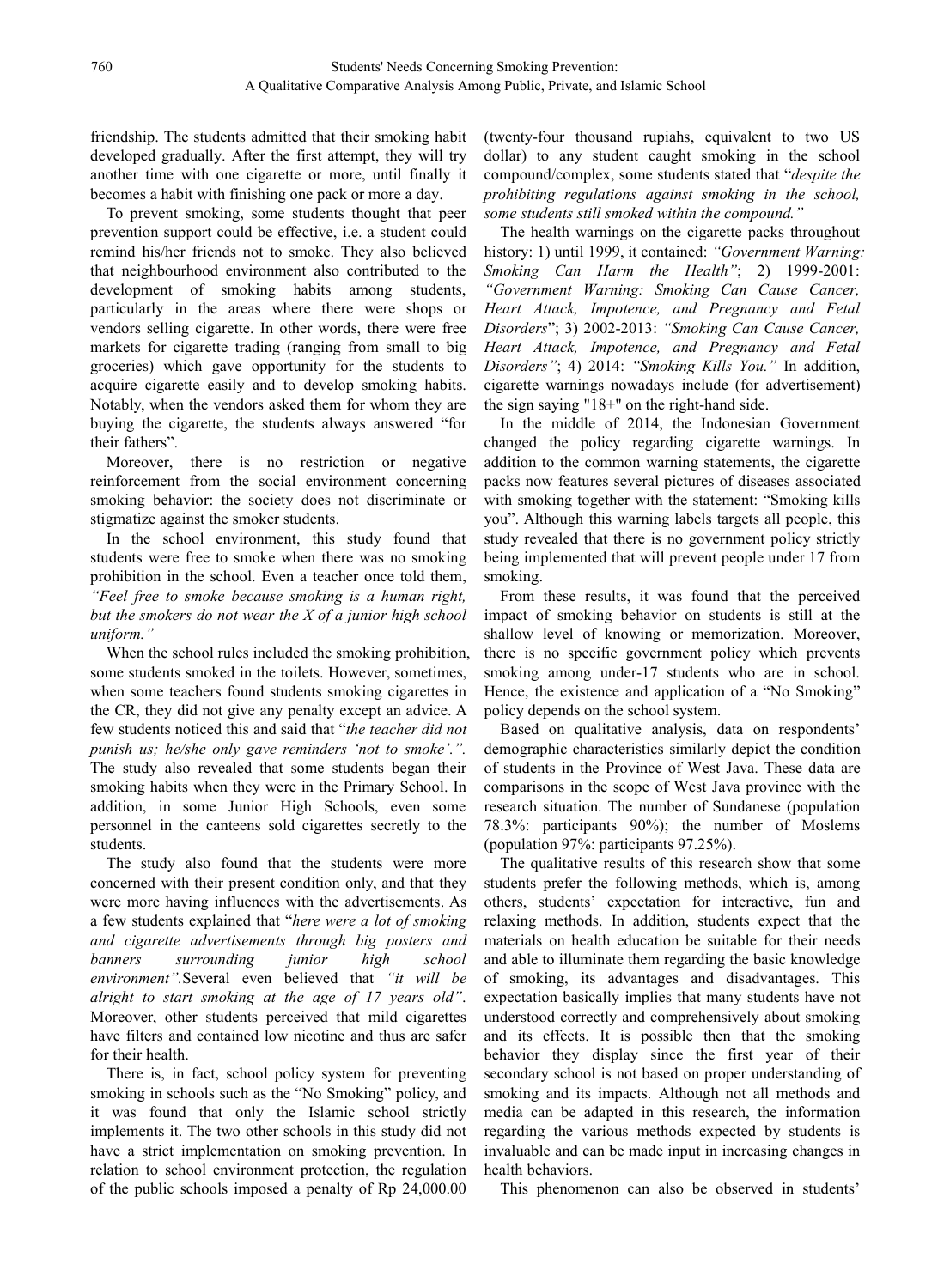confusion about cigarette and smoking that makes them uncertain with the decision to make, and they eventually base their decision only on the knowledge about cigarette they gain from several media. The qualitative data further confirm this analysis that the environment, either family, peers, school, or policy system has a significant influence on students' smoking behavior.

The smoking age in Indonesia has been increasingly decreasing, where some data show that the age of first-time smokers of the population was in the range of 15-19 years old (33.1%) in 2007, and rose to 43.3% in 2010. The smoking age group of 10-14 years old in the same period also experienced an increase from 10.3% to 17.5% (Global Youth Tobacco Survey, 2010). Meanwhile, in this research, some subjects were identified as first time smokers. Adolescents as the subjects of this research significantly require intervention because most of the adolescent students have not got addicted to smoking and their behaviors can possibly be changed. The primary prevention in this research was indeed aimed at a group of students who have not started smoking in order to avoid smoking habit. Meanwhile, for the first time smokers, secondary prevention was applied, namely in order to minimize the risks of smoking-related diseases and increase their knowledge about cigarette as well as providing them with guidelines to stop smoking.

#### **4.6. Social Characteristics and Media Effects**

Meanwhile, it cannot be denied that social media have a great influence in one's life. For Indonesian people, particularly the adolescents, social media is addictive, where there is no day without logging in into the media, and they cannot even get separated from the social media for 24 hours. Adolescent is the stage that covers the mental, emotional, social, and physical dimensions. In addition, adolescent is the stage of transition, as those who are at this stage have not reached adulthood, but no longer have the status of a child. Recent findings show that adolescents have high dependency on social media. Research conducted by higher education institutions in Indonesia in collaboration with yahoo shows that adolescents at the age of 15-19 years old dominated the internet users in Indonesia for 64%. It has to be noted that mass media, including social media, have allowed for the coming of new cultural patterns, both negative and positive ones, and have begun to determine society's mindset as well as behaviors [6].

In reality, mass media are an outlet by which society's activities in general can be monitored. However, this use of mass media has not been effectively implemented in controlling cigarette, especially targeted at adolescents, as reflected in the Decree of the Minister of Health of 2013 concerning cigarette control. In fact, the media can actually implement this control by providing warning and other forms of social control employing persuasive

activities. Social monitoring and control can indeed be done to prevent undesirable things. Likewise, reporting by mass media on the effects of smoking, especially on adolescents, can serve as prevention, guidance, and education in order for adolescents not to fall into unhealthy lifestyle [7].

A shift in patterns of behavior, in addition to being caused by the mass media, according to the Department of National Education (2004) can be a result of influences from peers, family members, schools, and community. Changes in behaviors, among others, can be observed in lifestyle, where one imitates a figure of an idol based on the information obtained from the media. A person will commonly imitate anything related to his or her idol, either in terms of dressing style, appearance, haircut, or speech style that can reflect his or her idol. This argument is supported by other research findings, such as the one by *"There were a lot of smoking and cigarette advertisements through big posters and banners surrounding junior high school environment",* and *"one looks like a popular public figure by imitating him/her smoking a cigarette."*

With regard to cigarette advertisements targeting those who are under 17 years old, as put forward in a video released by an anti-cigarette non-government organization in Bandung, even though the cigarette producers do not include those who are under 17 years old as their ads' targets, the approaches they employed, such as posting banners of cigarette ads in the vicinity of schools, supporting music concert very well-liked by adolescents while implicitly advertising cigarettes, and including young actors and actress in the cigarette campaigns (mostly implicitly), show that Indonesian adolescents are the potential target for cigarette consumers because in terms of number, they make up a large percentage of the whole population.

Specifically, there are several factors that may affect smoking behavior changes among the students in this research, such as explained below: *The first factor,* Individually and institutionally, religion can be said to have an influence on smoking habit. This concern with religion is not solely about the kind of religion students embrace, since the majority of students are Muslim, but more about the quality of their understanding and how they practice their religion. The better students' understanding of religion and its rules is, in this case Islam, the more unlikely they will smoke. This argument is supported by some of their statements which indicate whether or not they consider religion in their decision making.

Nevertheless, qualitative data also show that there are contradictory data between smoker and non-smoker. For the non-smoker group, their decision not to be a smoker is based on their perception that cigarette has a bad taste when they first tried it. On the other hand, the smoking students stated that their addiction to smoking is caused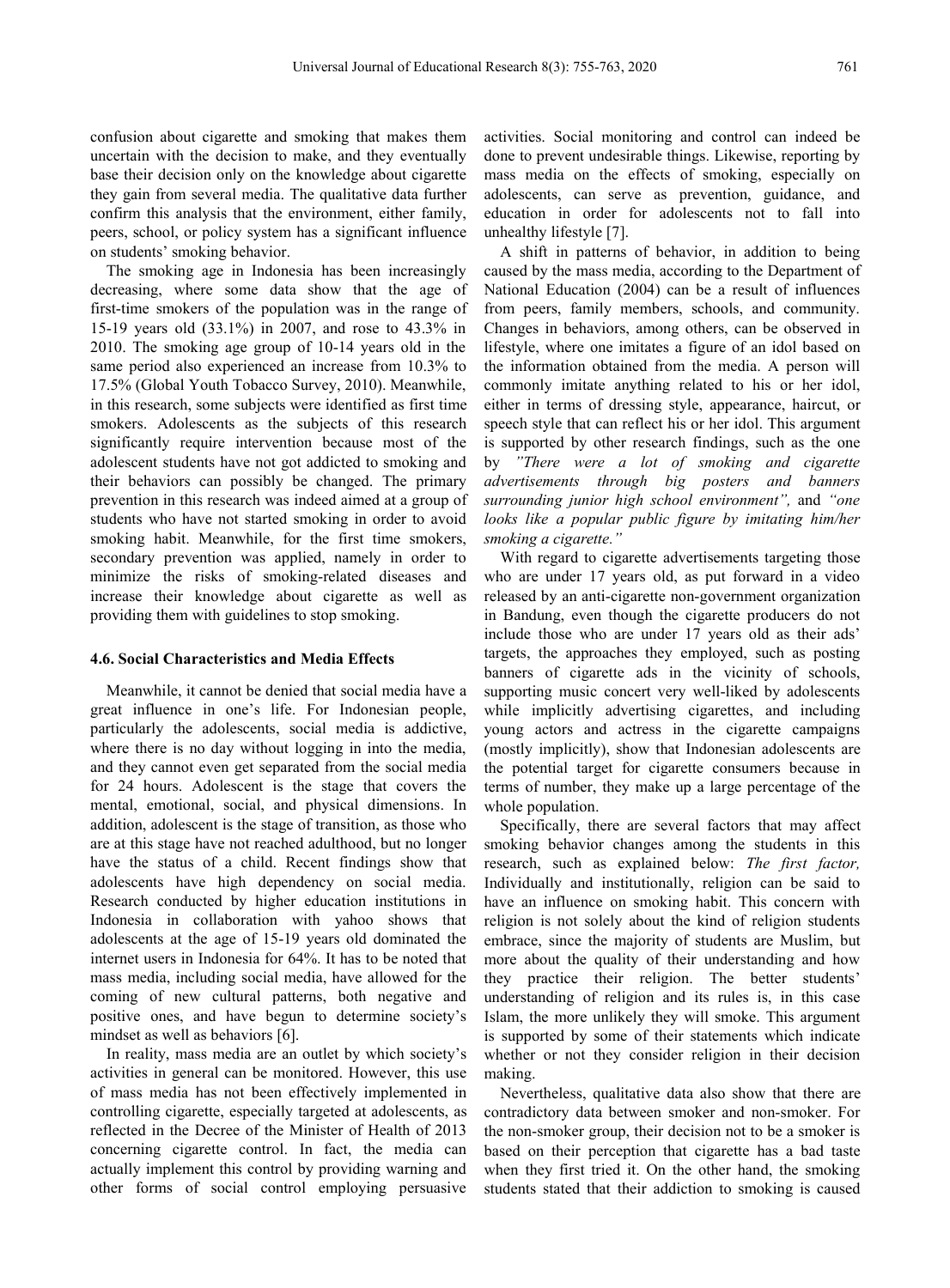by the good taste of cigarette. It can be inferred then that there is a tendency that students who do not like smoking have had bad initial experience with it. However, those who attempt to smoke a couple of times or repeatedly will eventually like the taste of cigarette. This is in line with adult's experience, in which they have difficulties in quitting smoking due to the addictive substances contained in cigarettes. Several resources indeed mention that nicotine is one of the substances contained in cigarettes that can cause addiction [8, 9].

The view regarding smokers also indicates a double standard. For instance, there is a tendency to attach the image of macho and attractive to male smokers; on the other hand, female smokers are generally associated with something negative, such as the profession of a prostitute.

In general, students are very much informed about the impacts of cigarettes that are observable on skin color, coughing, and other health symptoms.However, they do not consider the effects of cigarettes and the danger caused by its addiction. This phenomenon to some extent reflects adolescent's characteristic that is more likely to be concerned with the here and now and have no clear plan for their future. Brighton [10] explained that in the transition period, adolescents want to search for their self-identity and freedom for the here and now; therefore, they have an inclination to experiment with drugs, alcohol, or sex.

*The second factor* is social and physical environment where the students interact. The social environment includes: family, household, peer interaction, relationship with the community, and the like. The individual factors is strengthened by the permissiveness of family, peer support for smoking, a lack of social concern with adolescents' smoking behavior, the influence of cigarette ads in the media (the large number of cigarette products advertised), the spread of smoking habit at home (smoking tends to be "inherited" and is more preferable than drinking and using drugs), school environment that is exposed to cigarette ads, and the weak government policy in protecting adolescents against the danger of smoking.

With the advancement in information technology, parents and teachers can no longer restrict the students' environment, which has become increasingly widened and global. Moreover, recently the information technology has developed so rapidly that school teachers encounter challenges in students' unhealthy and even hazardous behaviors, such as smoking; consuming alcoholic beverages and similarly drunk-inducing drinks, narcotics, psychotropic and other addictive substances; and practicing unhealthy sexual behaviors [11, 12]. Consequently, student development becomes more difficult to be predicted or monitored both by teachers and parents.

With regard to the family environment, the qualitative data found when there was family or social environment that "tolerates" smoking behavior, especially upon having

received own salary, increases the tendency that the young who stayed within this environment would become smokers.

In addition, the students' behaviors are determined by mutual support from the environment. On the other hand, unsupportive environment, such as broken home family, an environment with moral decadence, and smoking family members, will easily influence students to smoke [13, 14, 15].

Despite all the different factors and environmental reasons contributing to the smoking behavior of the students, it is interesting to note that the school policy of smoking prohibition *did* influence students' behavior on smoking. The school regulation against smoking could influence personal attitudes of the students towards smoking. Based on the students' information and observations, smoking seems more acceptable in the public schools than in the Islamic school. The schools without a strict "No Smoking" regulation could be more lenient to students who try smoking within their areas and this, more often than not, lead students to develop a smoking habit.

In terms of policy factors, the strength of the policy system, either in the government or school, are very important. The study indicated that students were more at risk into becoming smokers if they are studying in a school without a "No Smoking" regulation. Even a less vulnerable student could be prone to try smoking given a school environment which does not strictly oppose it. These findings provide empirical evidence to support the current theoretical literature that the characteristic of the school where a student attended may become a risk factor to personal smoking behavior.

Nevertheless, this study found the weakness of health system and strategies to reduce the smoking prevalence. Specifically, there are two types of policy factors. The first is for government policy to regulate the community activities under the Department of Home Affairs, while the second is school policy to regulate the school activities under the Department of Education and Culture. Under government policy in those district areas, there were no specific regulation in terms of smoking prevention, there is still no restriction of tobacco advertising surrounding school areas and affordability of tobacco (lower cost of tobacco) and availability (can be found in every shop and mini markets).

*The third factor* is socio-cultural values, marked by the Sundanese culture that strongly upholds collectivity and solidarity. This cultural value will be reflected in the students' daily life. From the observation, it is clear that Sundanese families prefer to live side by side with their clan; for instance, a house is frequently found to be occupied by an extended family, namely, parents, children, and other family members, such as grandmother, aunt, uncle, and nephews/nieces. In addition, in terms of residential location, Sundanese people tend to prefer to